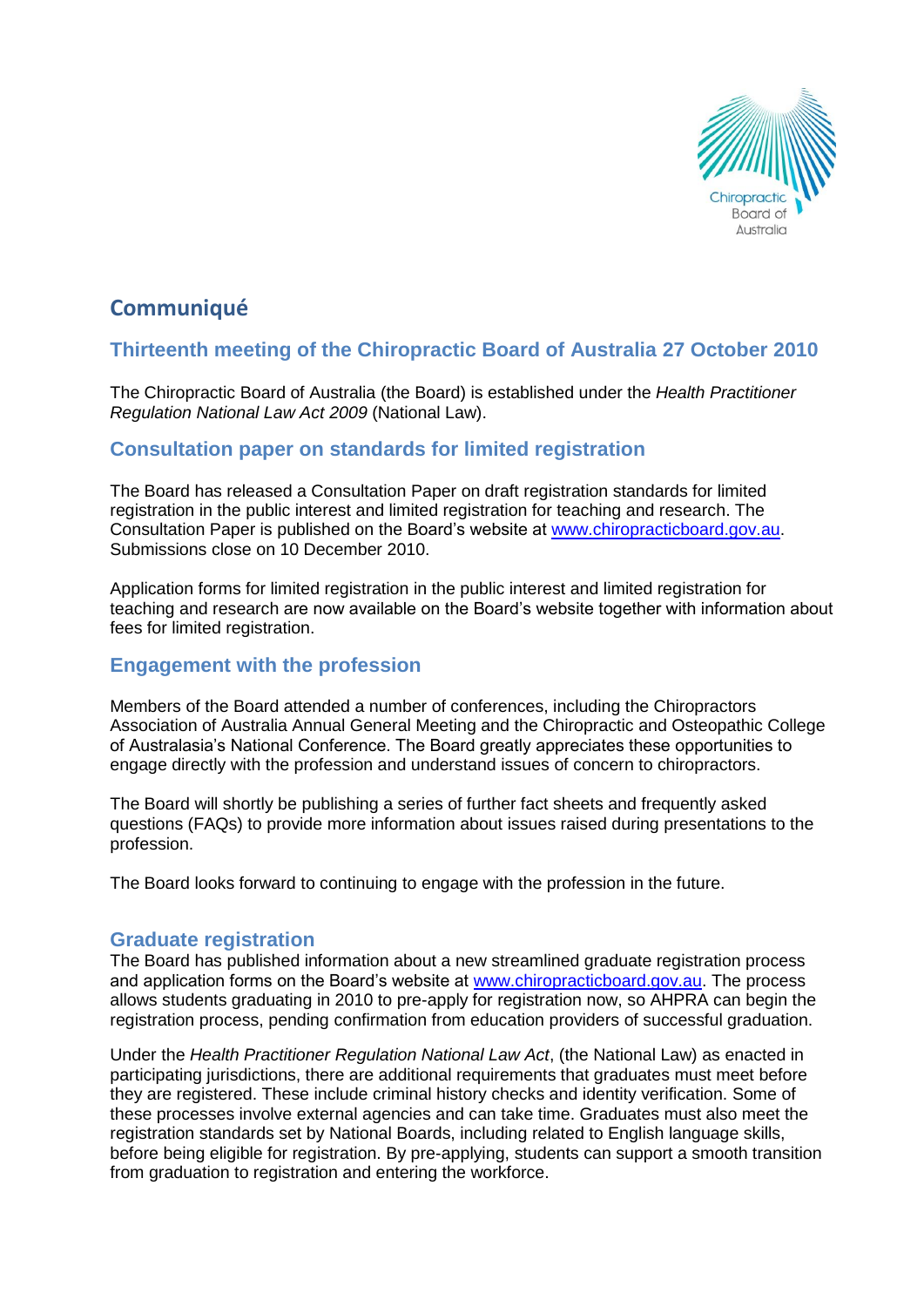## **Continuing Professional Development (CPD)**

The Board is still receiving queries about its CPD requirements and reminds chiropractors that these are being phased in. When chiropractors renew in the first year of the national scheme, they do **not** have to declare that they have met the requirements for 25 hours CPD and a current senior first aid certificate. Instead, chiropractors will be asked to declare that they intend to meet the first aid and pro rata CPD requirements during the period of registration until they next renew.

The Board is also providing chiropractors with extra time to complete the CPD requirements during the first renewal period. Chiropractors will be able to count CPD hours completed between 1 July 2010 and 30 November 2011 towards their declaration of compliance for the period 1 December 2010 to 30 November 2011. In future years, chiropractors will need to meet the requirements during the 12-month annual registration period. Chiropractors will need to hold a current first aid certificate when they renew for the period 1 December 2011 to 30 November 2012.

#### **Assessment of formal learning activities**

The Board has extended the implementation period for its new requirements for assessment of formal learning activities. The new assessment process requires CPD providers or practitioners' formal learning activities to be assessed and approved by a Board-approved body (including quantum of hours). The Board has approved the Chiropractors' Association of Australia (National) Limited (CAAN) and the Chiropractic and Osteopathic College of Australasia (COCA) as the approved bodies to assess and approve formal learning activities for CPD. The new process will use the assessment criteria published on the Board's website at [www.chiropracticboard.gov.au.](http://www.chiropracticboard.gov.au/)The Board is currently undertaking a pilot of the new process which will be implemented from 1 January 2011. In the meantime, the approved bodies will continue to apply their existing assessment processes and fees.

### **Notification to lapsed registrants**

The Board considered the process for communicating with chiropractors whose registration has lapsed under the National Law. There are serious consequences for any chiropractor whose registration has lapsed if they continue to practise. These include potentially being subject to prosecution and fines for use of the title chiropractor and/or holding out as a chiropractor, and no longer being covered by professional indemnity insurance. In addition, chiropractors whose registration lapses will have to reapply to be registered, and will have to pay both an application and an annual registration fee.

The Board encourages all chiropractors to renew their registration on time. Registered chiropractors can check the due date of their registration on the National Register at [www.chiropracticboard.gov.au.](http://www.chiropracticboard.gov.au/) Practitioners whose registration is due at the end of November should by now have received a letter from AHPRA with the relevant application form. If you are due to renew your registration at the end of this month and you have not received your letter from AHPRA to remind you to renew, contact AHPRA on 1300 419 495.

### **Consultation framework**

The Board is expecting to release a Consultation Paper on its proposed approach to consultation in the coming weeks. Please check the Board's website at <http://www.chiropracticboard.gov.au/News/Current-Consultations.aspx> for news about this.